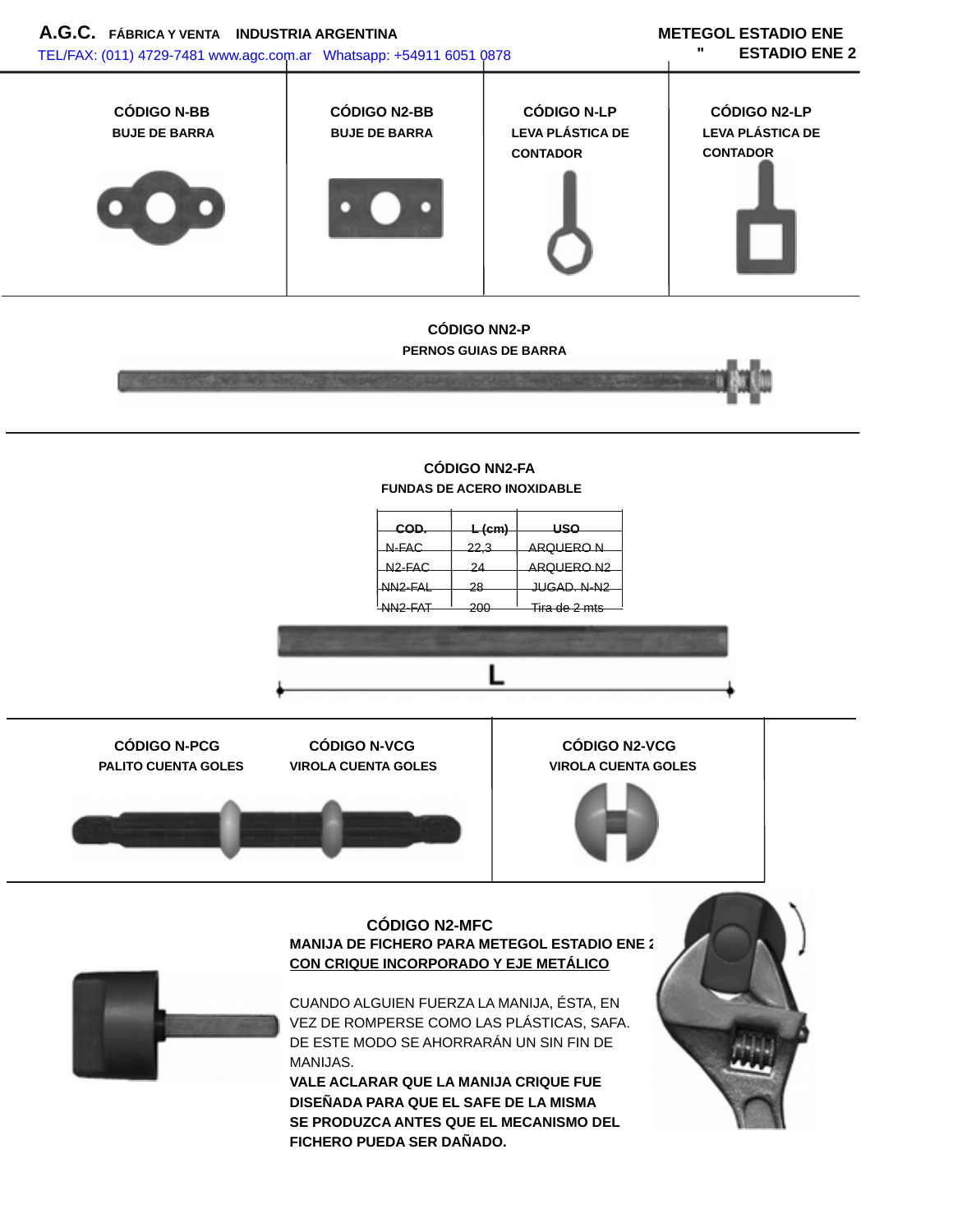## LOS RESORTES INTERIOR Y EXTERIOR DE LAS BARRAS SON IGUALES (CÓDIGO NN2-RB)

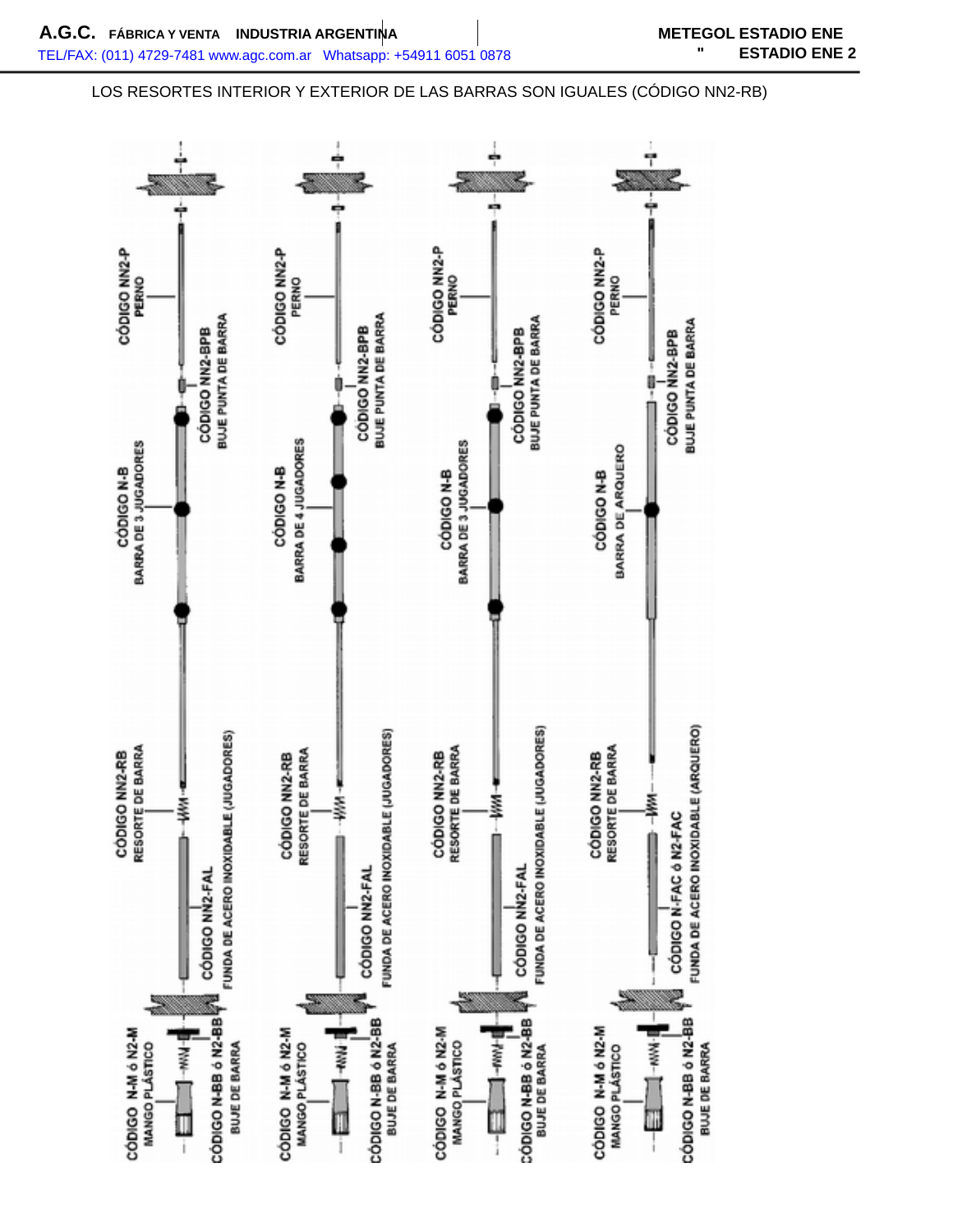